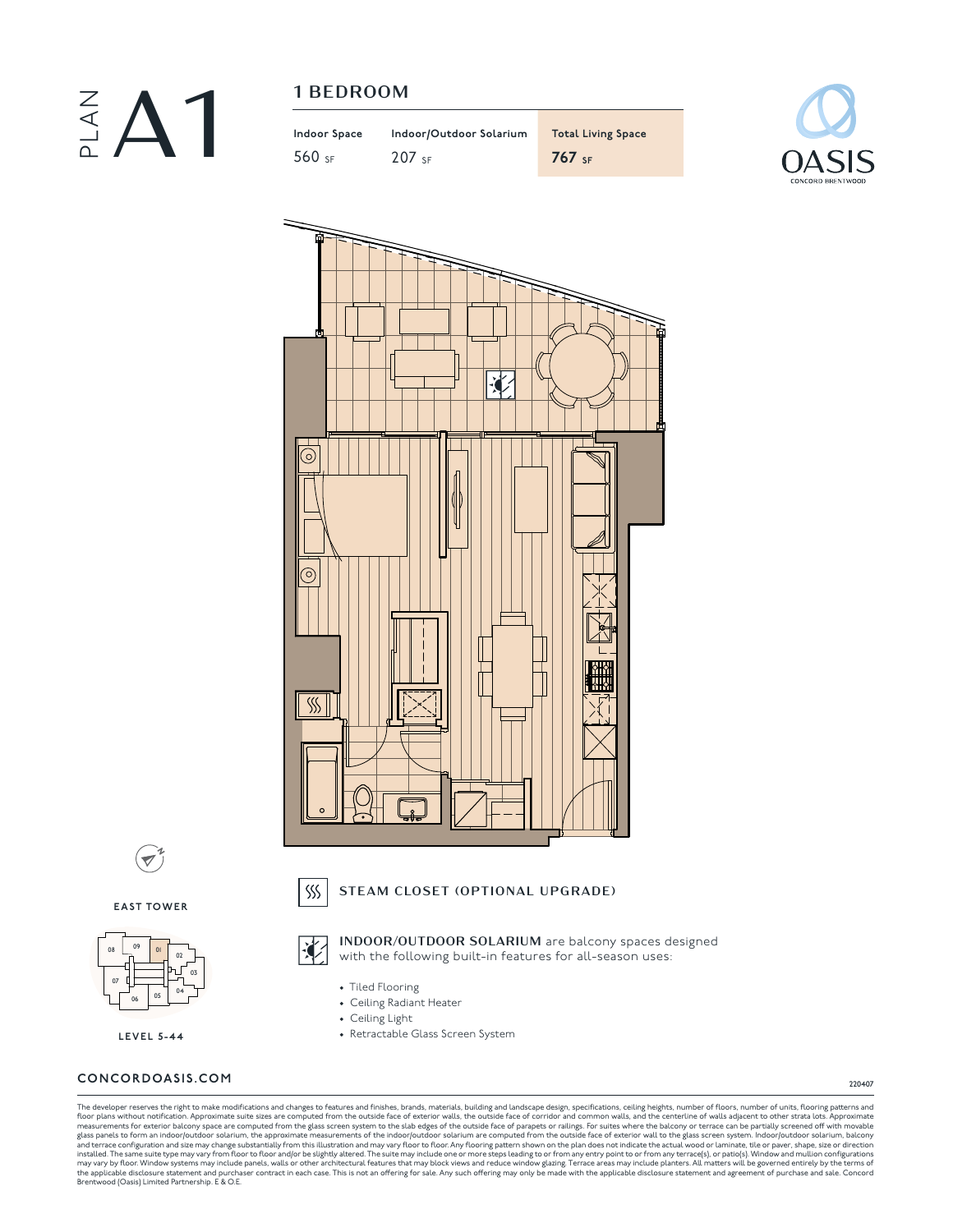

|   | 1 BEDROOM    |                         |                           |
|---|--------------|-------------------------|---------------------------|
| ∩ | Indoor Space | Indoor/Outdoor Solarium | <b>Total Living Space</b> |
|   | $581$ SF     | $280$ <sub>SF</sub>     | $861$ SF                  |



This unit plan is an adaptable unit. Please ask our Sales Executive for more information.



**EAST TOWER**

 $\blacktriangledown$ 

**N**



**LEVEL 5-44**

## **CONCORDOASIS.COM**

220407

The developer reserves the right to make modifications and changes to features and finishes, brands, materials, building and landscape design, specifications, celling heights, number of floors, number of units, flooring pa

• Tiled Flooring • Ceiling Radiant Heater • Ceiling Light

• Retractable Glass Screen System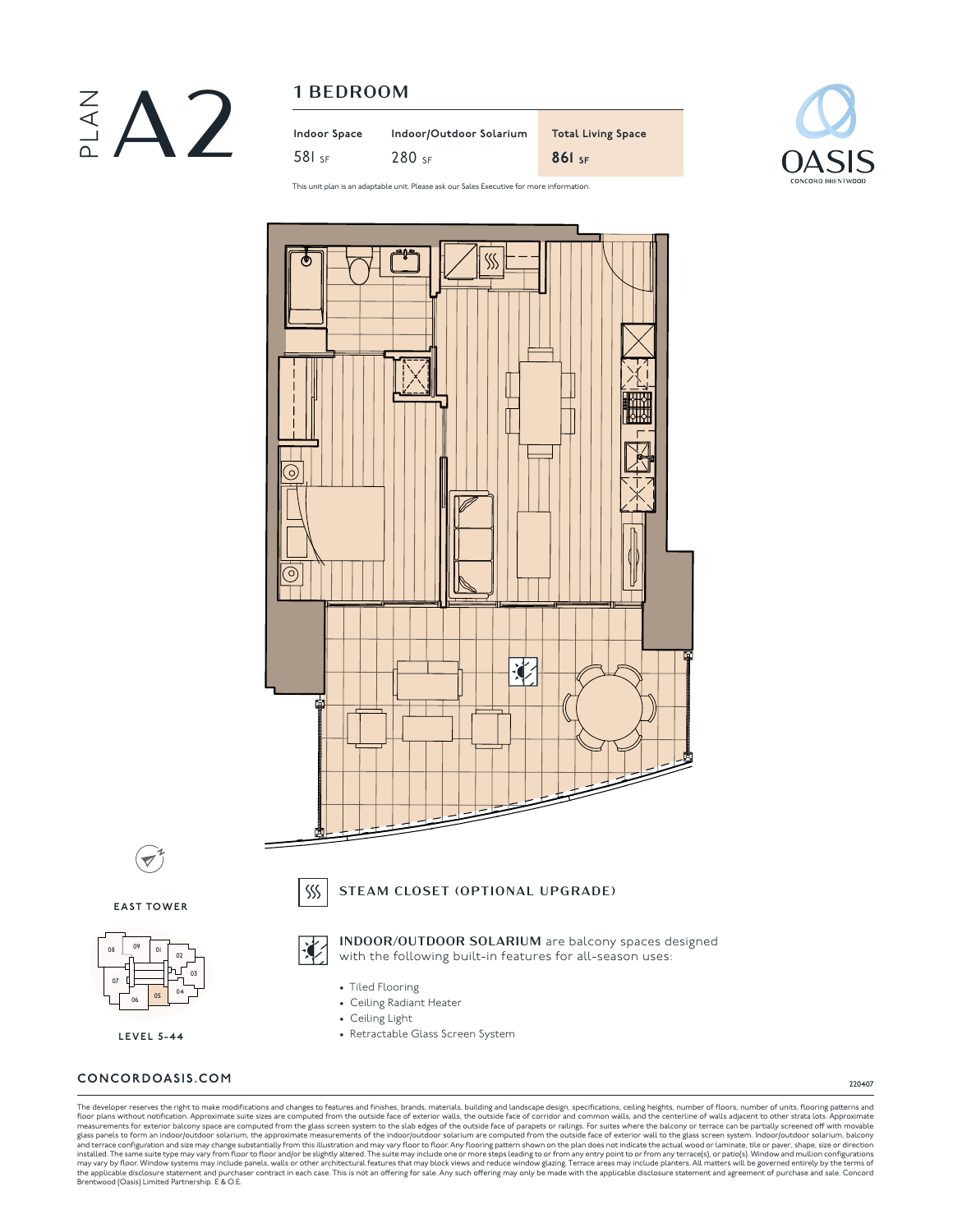

759 SF 177 SF **936 SF**

**Indoor Space Indoor/Outdoor Solarium Total Living Space**



Additional 165 SF of exterior balcony space.



## **CONCORDOASIS.COM**

07

<sup>08</sup> <sup>09</sup>

**N**

220407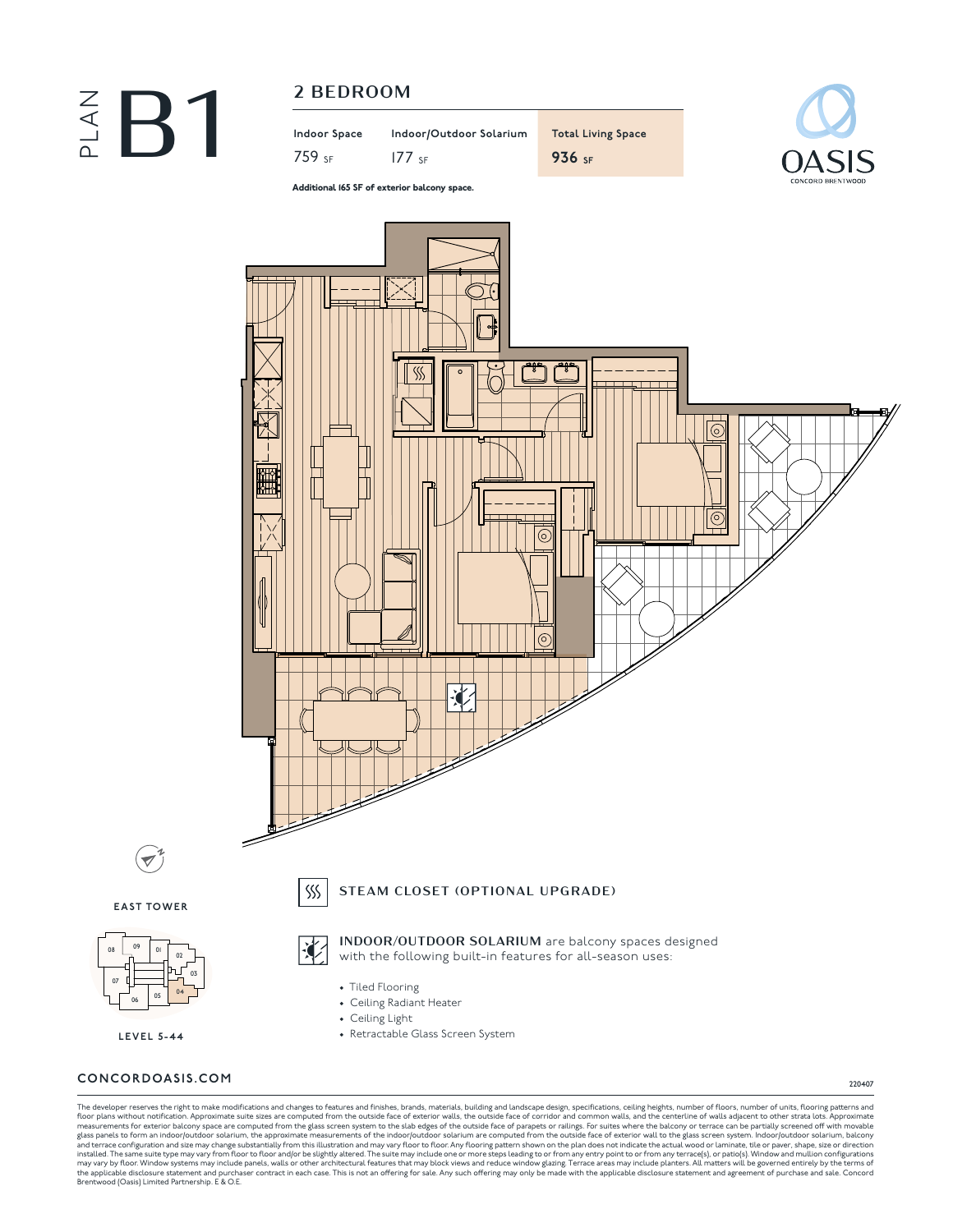



**N**  $\overline{\mathscr{O}}$ 

STEAM CLOSET (OPTIONAL UPGRADE)

• Tiled Flooring • Ceiling Radiant Heater • Ceiling Light

 $SS$ 

• Retractable Glass Screen System

INDOOR/OUTDOOR SOLARIUM are balcony spaces designed with the following built-in features for all-season uses:

**EAST TOWER**



**LEVEL 5-44**

## **CONCORDOASIS.COM**

220407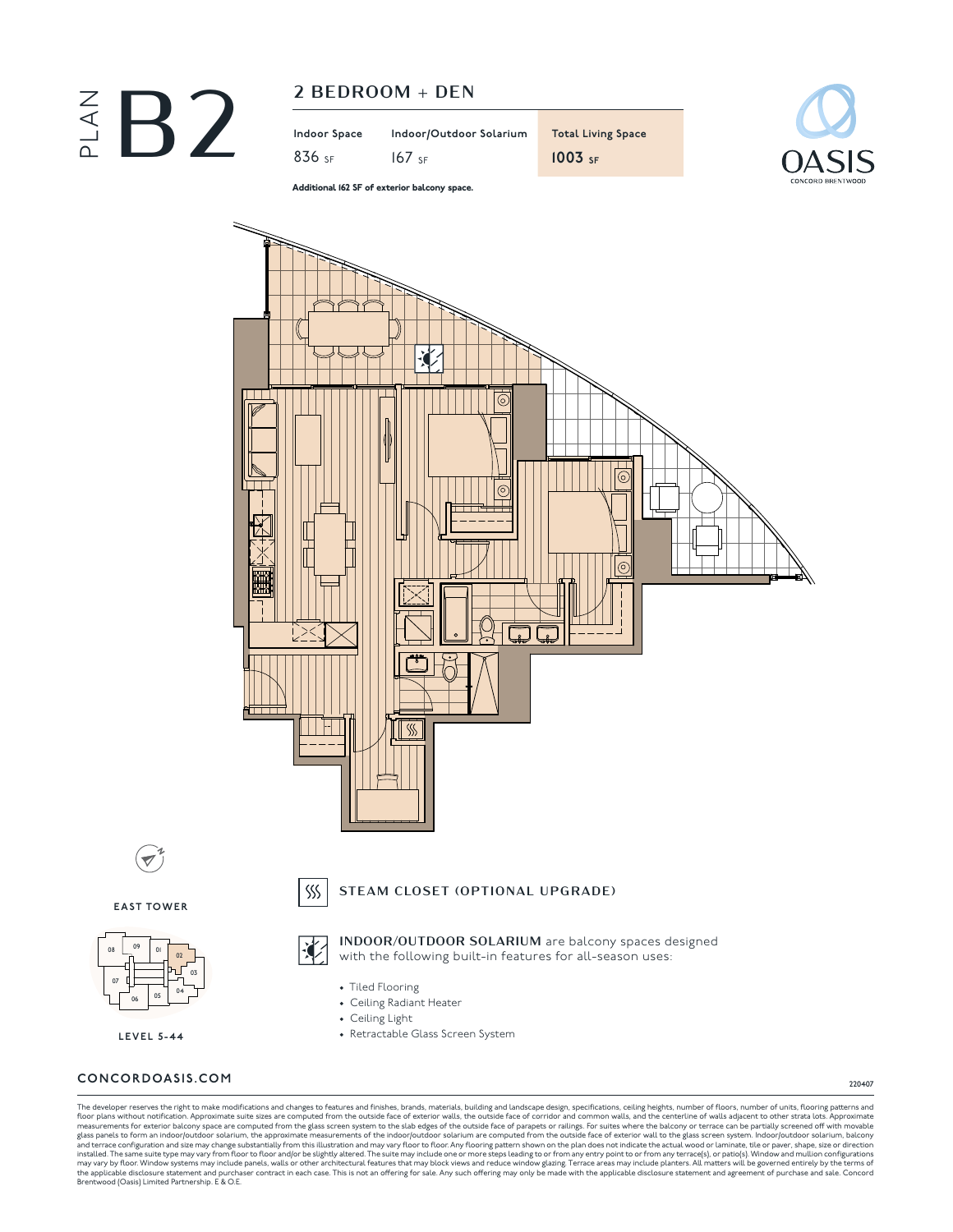

869 SF 367 SF **1236 SF**

**Indoor Space Indoor/Outdoor Solarium Total Living Space**





**N**  $\overline{\mathscr{O}}$ 

#### STEAM CLOSET (OPTIONAL UPGRADE)

• Tiled Flooring • Ceiling Radiant Heater • Ceiling Light

 $SS$ 

• Retractable Glass Screen System

INDOOR/OUTDOOR SOLARIUM are balcony spaces designed with the following built-in features for all-season uses:

**EAST TOWER**



**LEVEL 5-44**

#### **CONCORDOASIS.COM**

220407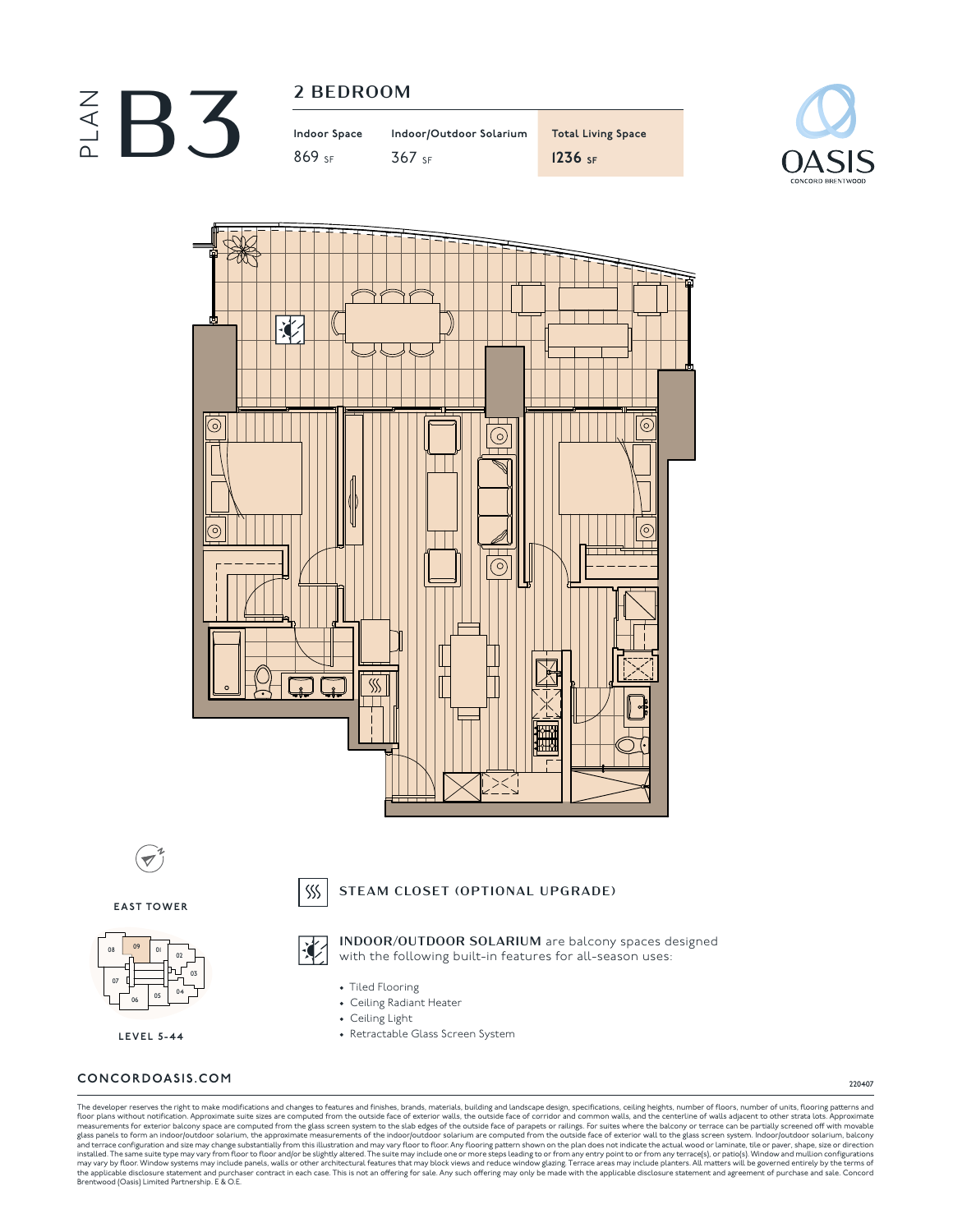| 2 BEDROOM + |  |
|-------------|--|
|             |  |



| Indoor Space | Indoor/Outdoor Solarium | <b>Total Living Space</b> |
|--------------|-------------------------|---------------------------|
| $871$ SF     | $283 - 306$ SF          | $1154 - 1177$ SF          |





**N**

STEAM CLOSET (OPTIONAL UPGRADE)

INDOOR/OUTDOOR SOLARIUM are balcony spaces designed

**EAST TOWER**



**LEVEL 5-44**

# with the following built-in features for all-season uses:

 $SS$ 

- Tiled Flooring
- Ceiling Radiant Heater
- Ceiling Light
- Retractable Glass Screen System

## **CONCORDOASIS.COM**

220407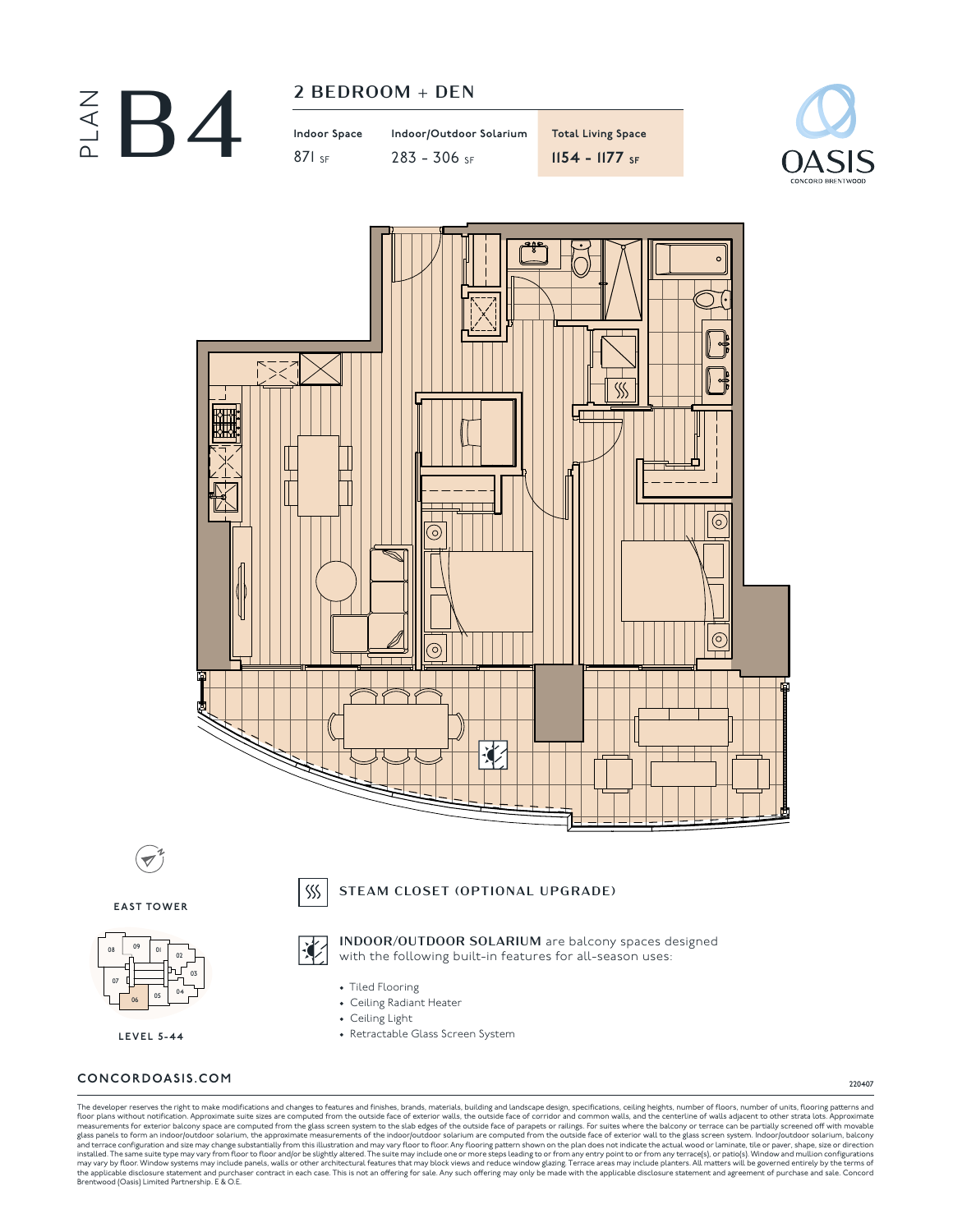# $\begin{array}{ccc} \mathcal{Z} & \mathbf{3} \\ \hline \mathbf{4} & \mathbf{5} \end{array}$   $\begin{array}{ccc} \mathcal{Z} & \mathsf{BEDRoom} \\ \mathsf{Indoor Space} & \mathsf{Indco} \\ \mathsf{901} & \mathsf{SF} & \mathsf{179} \end{array}$

**Indoor Space Indoor/Outdoor Solarium Total Living Space** 179 SF **1080 SF**



Additional 84 SF of exterior balcony space.

This unit plan is an adaptable unit. Please ask our sales executive for more info.



**EAST TOWER**



**LEVEL 5-44**

## STEAM CLOSET (OPTIONAL UPGRADE)



 $SS$ 

INDOOR/OUTDOOR SOLARIUM are balcony spaces designed with the following built-in features for all-season uses:

- Tiled Flooring
- Ceiling Radiant Heater
- Ceiling Light
- Retractable Glass Screen System

## **CONCORDOASIS.COM**

220407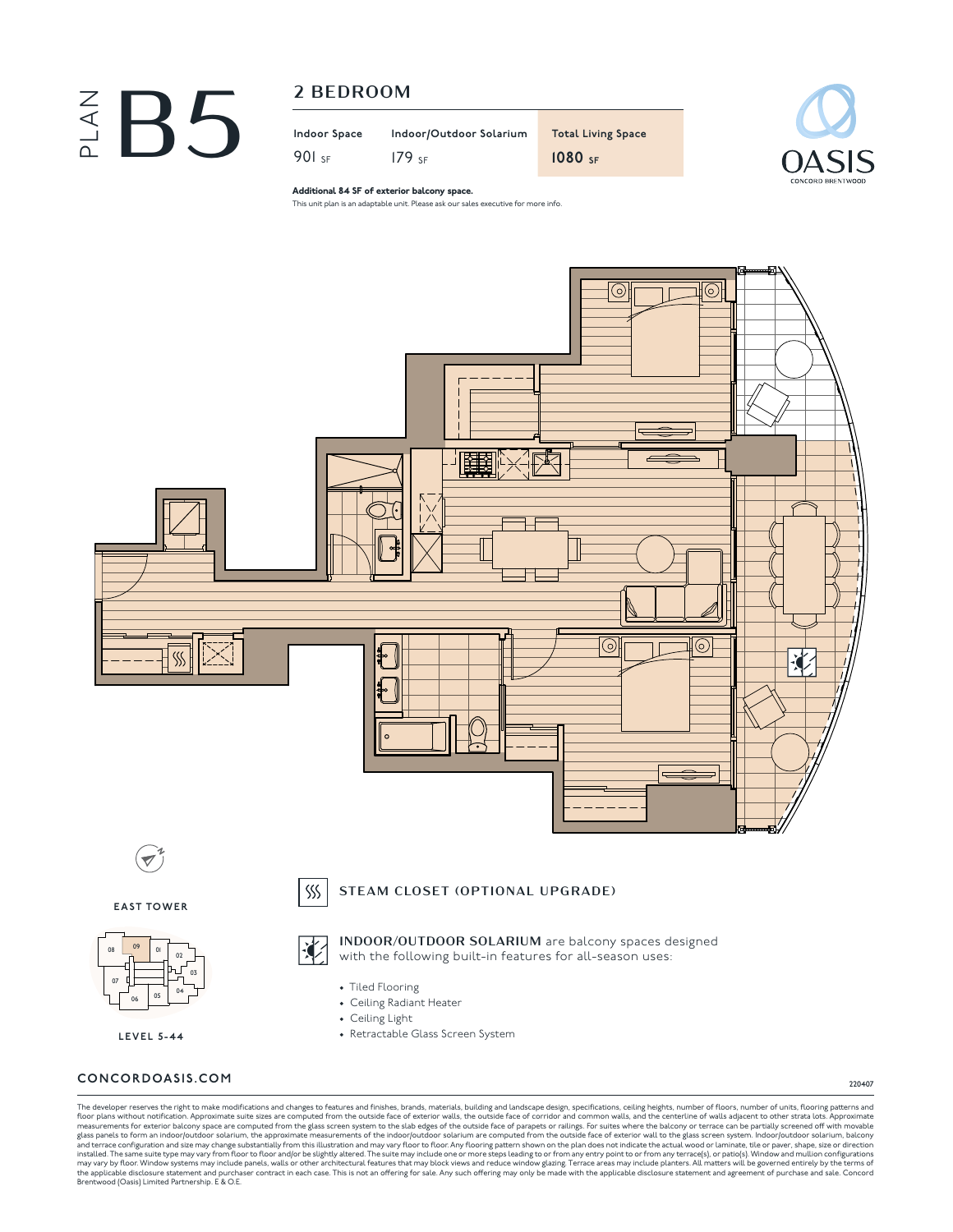

**Indoor Space Indoor/Outdoor Solarium Total Living Space**



Additional 213 - 324 SF of exterior balcony space.



## **CONCORDOASIS.COM**

07

220407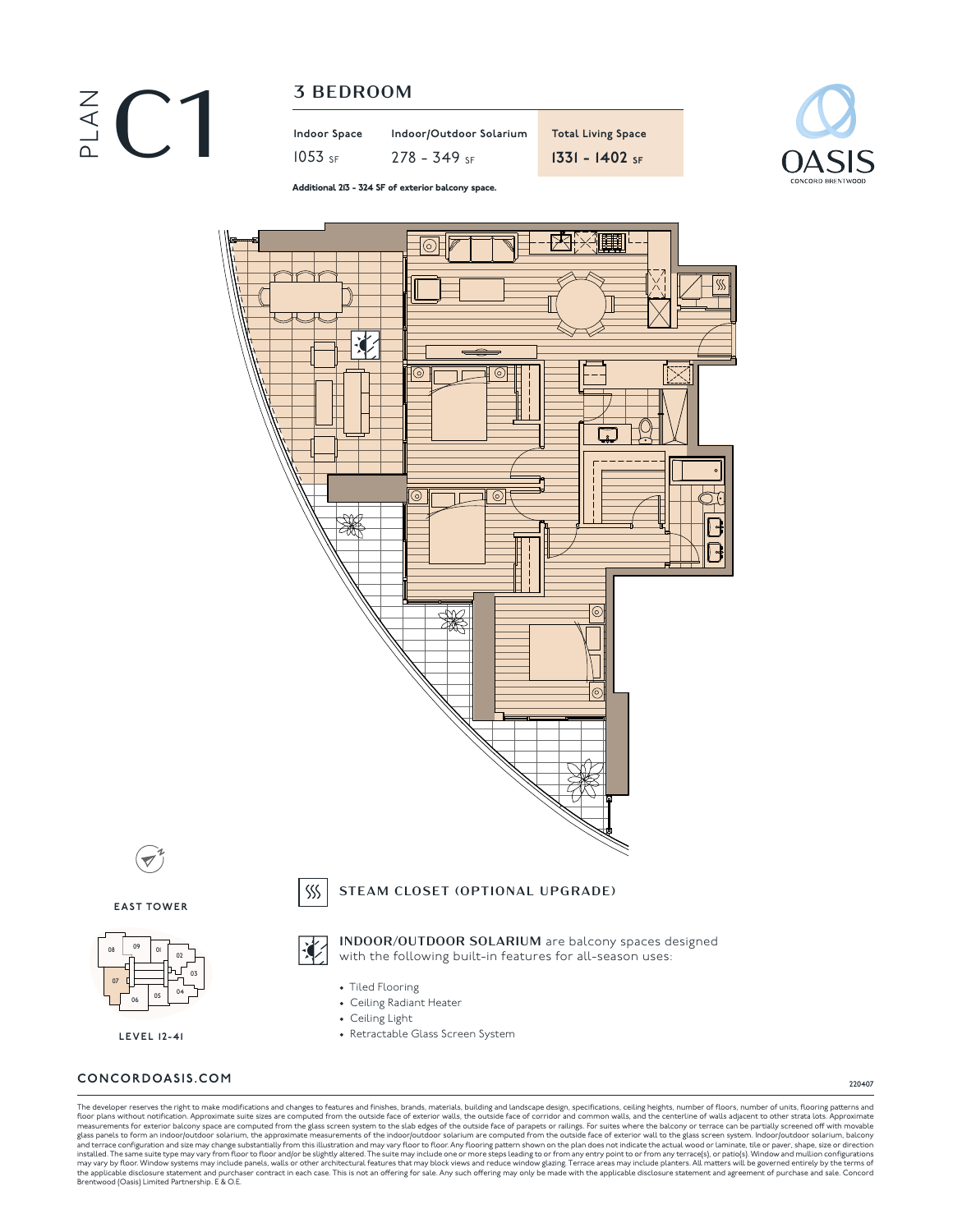

| Indoor Space         | Indoor/Outdoo  |
|----------------------|----------------|
| $1207$ <sub>SF</sub> | $203 - 283$ SF |





Additional 300 - 380 SF of exterior balcony space.



**CONCORDOASIS.COM**

220407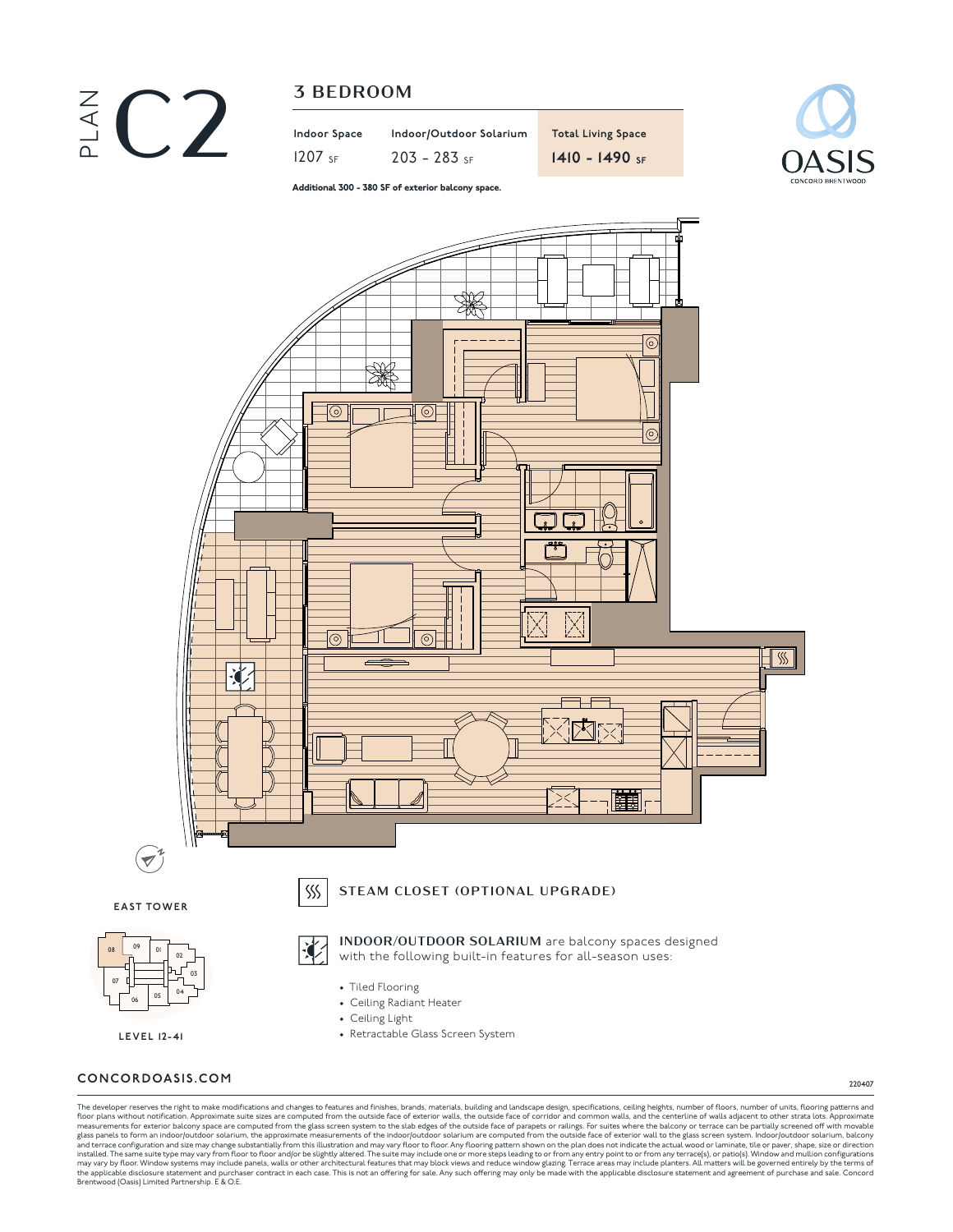



Additional 256 - 304 SF of exterior balcony space.



220407